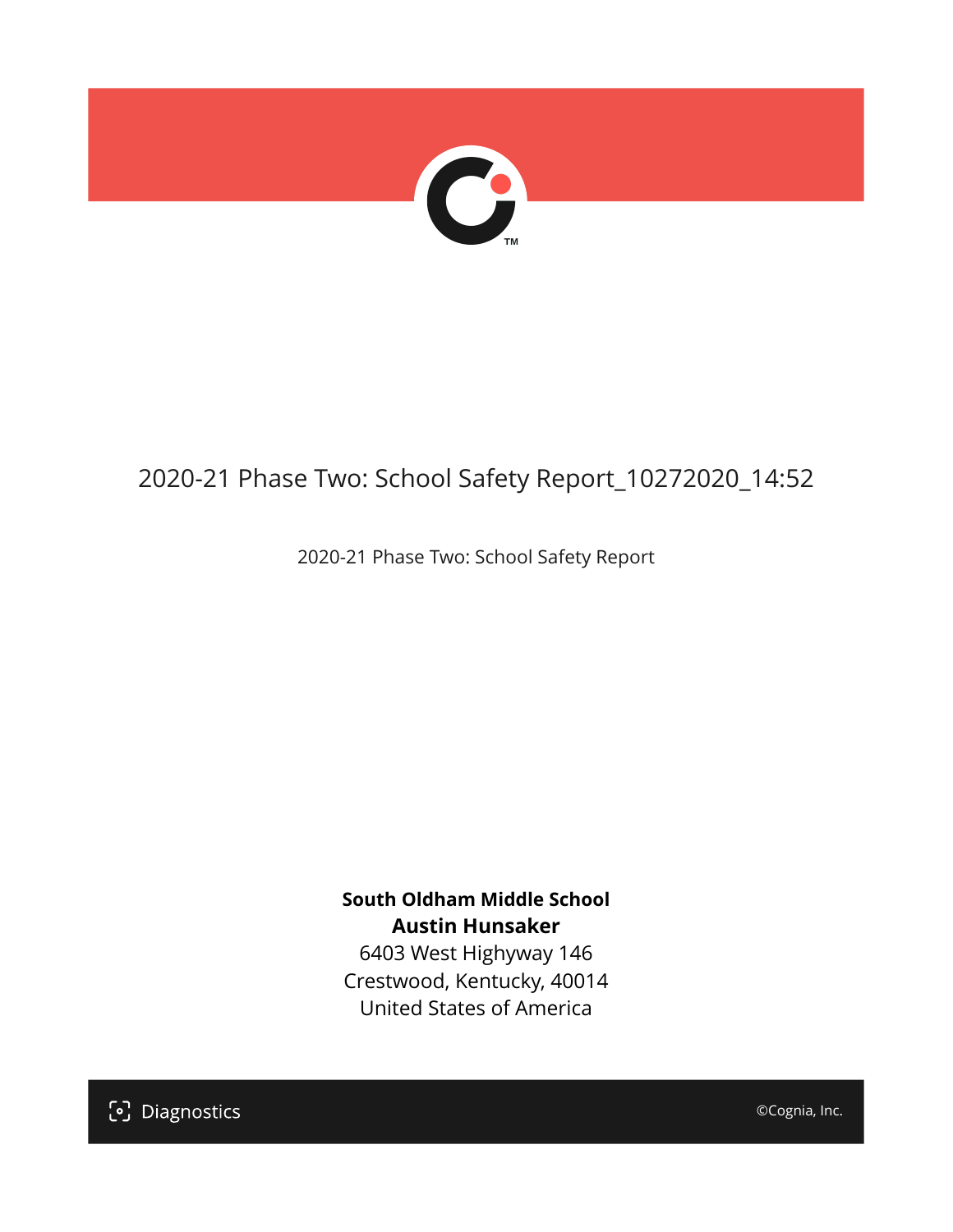#### **Table of Contents**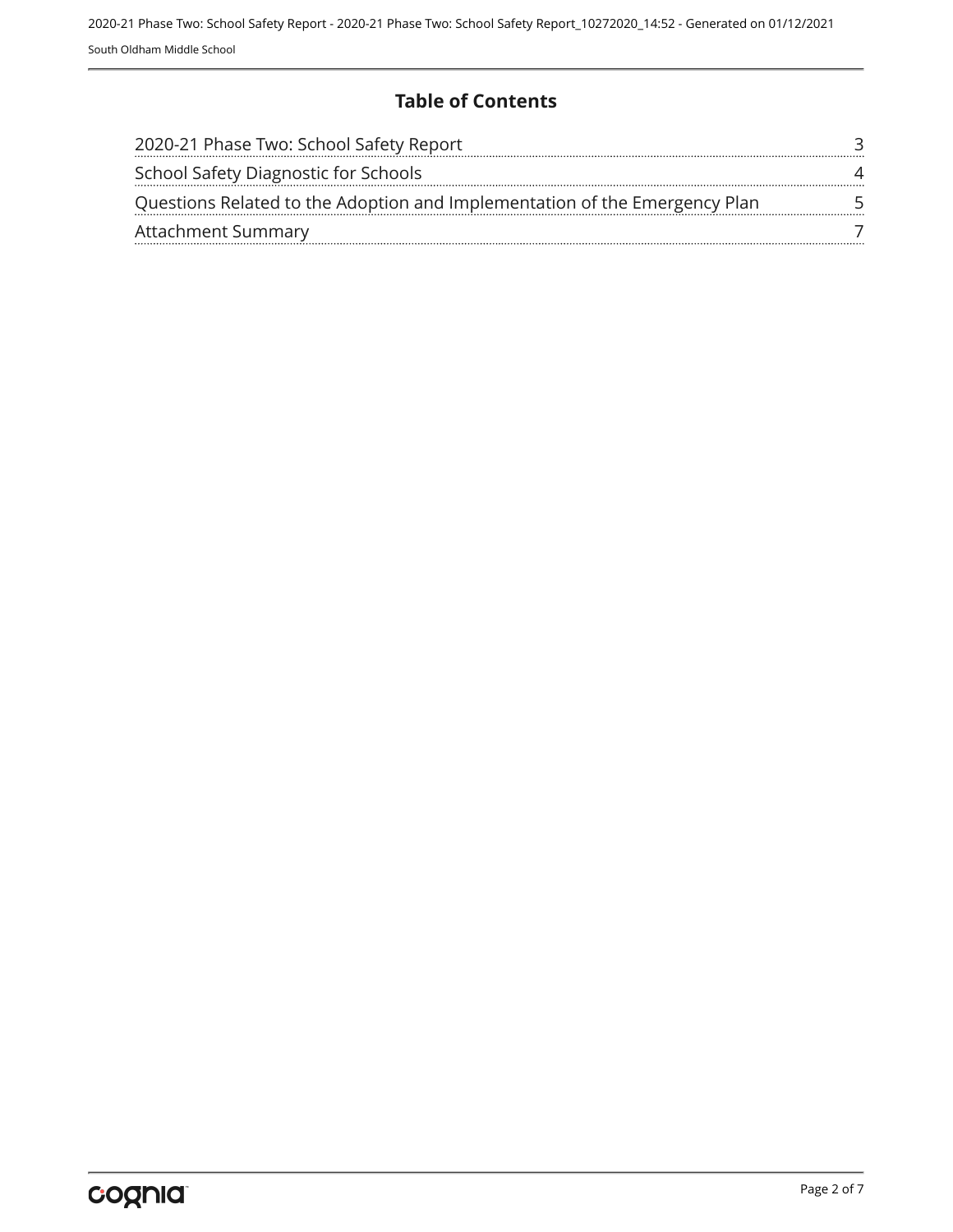2020-21 Phase Two: School Safety Report - 2020-21 Phase Two: School Safety Report\_10272020\_14:52 - Generated on 01/12/2021 South Oldham Middle School

# <span id="page-2-0"></span>**2020-21 Phase Two: School Safety Report**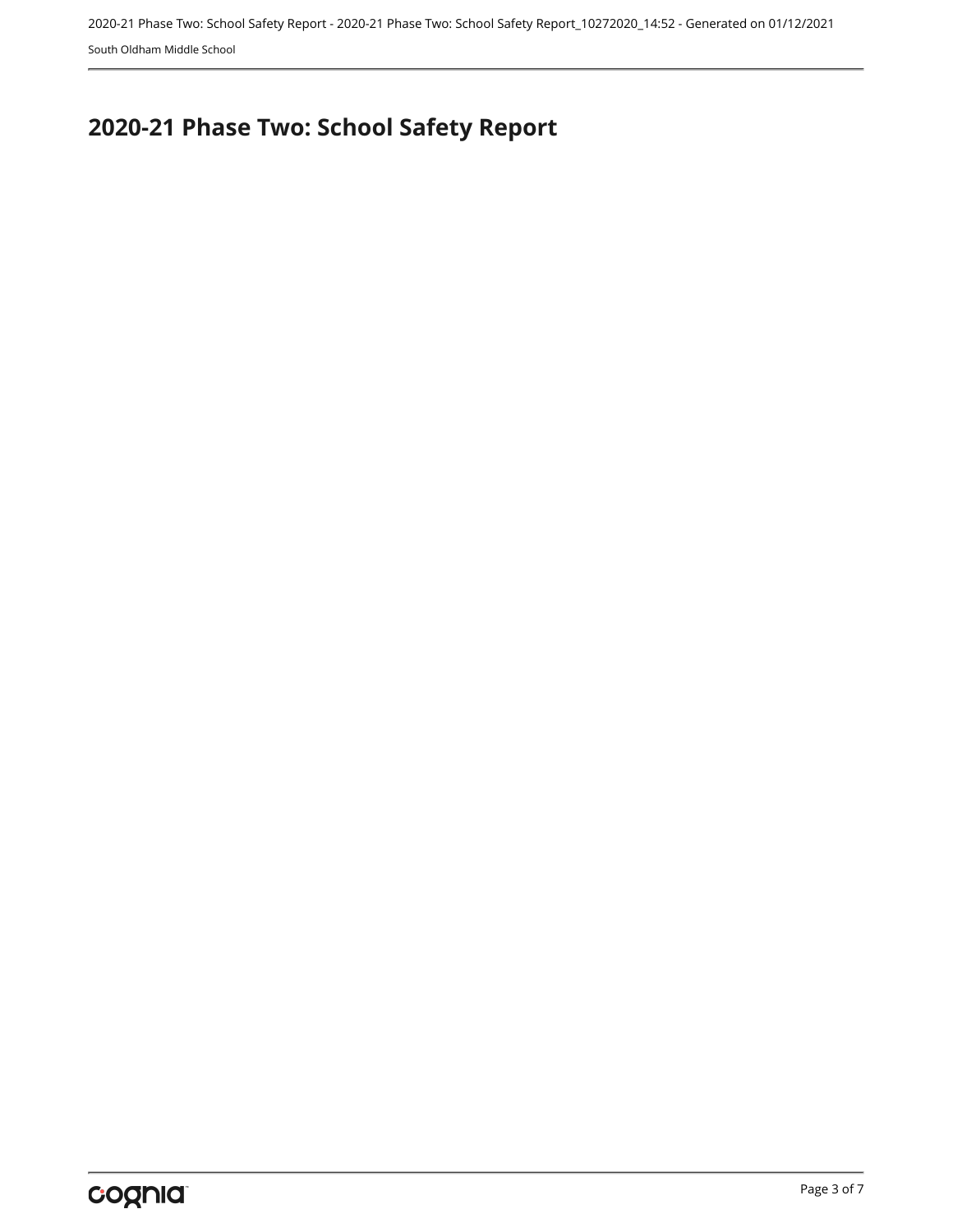### <span id="page-3-0"></span>**School Safety Diagnostic for Schools**

Pursuant to KRS 158.162, the local board of education shall require the school council or, if none exists, the principal in each school to adopt an emergency plan that must be utilized in case of fire, severe weather, earthquake, or a building lockdown and that: establishes evacuation routes; identifies the best available severe weather zones; develops earthquake protocols for students; and, develops and adheres to practices controlling access to the school building. The emergency plan shall be annually reviewed by the council, principal, and first responders and revised as needed.

In addition to the emergency plan requirements in KRS 158.162, KRS 158.164 requires the local board of education to direct the school council or, if none exists, the principal in each school to establish procedures to perform a building lockdown and to invite local law enforcement to assist in establishing lockdown procedures.

KRS 158.162 also requires the emergency plan be discussed with all school staff prior to the first instructional day of the school year and provided, along with a diagram of the facility, to appropriate first responders. Further, the principal in each school shall conduct, at a minimum, the following emergency response drills within the first 30 instructional days of the school year and again during the month of January: one severe weather drill, one earthquake drill, and one lockdown drill. In addition, required fire drills shall be conducted according to administrative regulations promulgated by the Department of Housing, Buildings and Construction.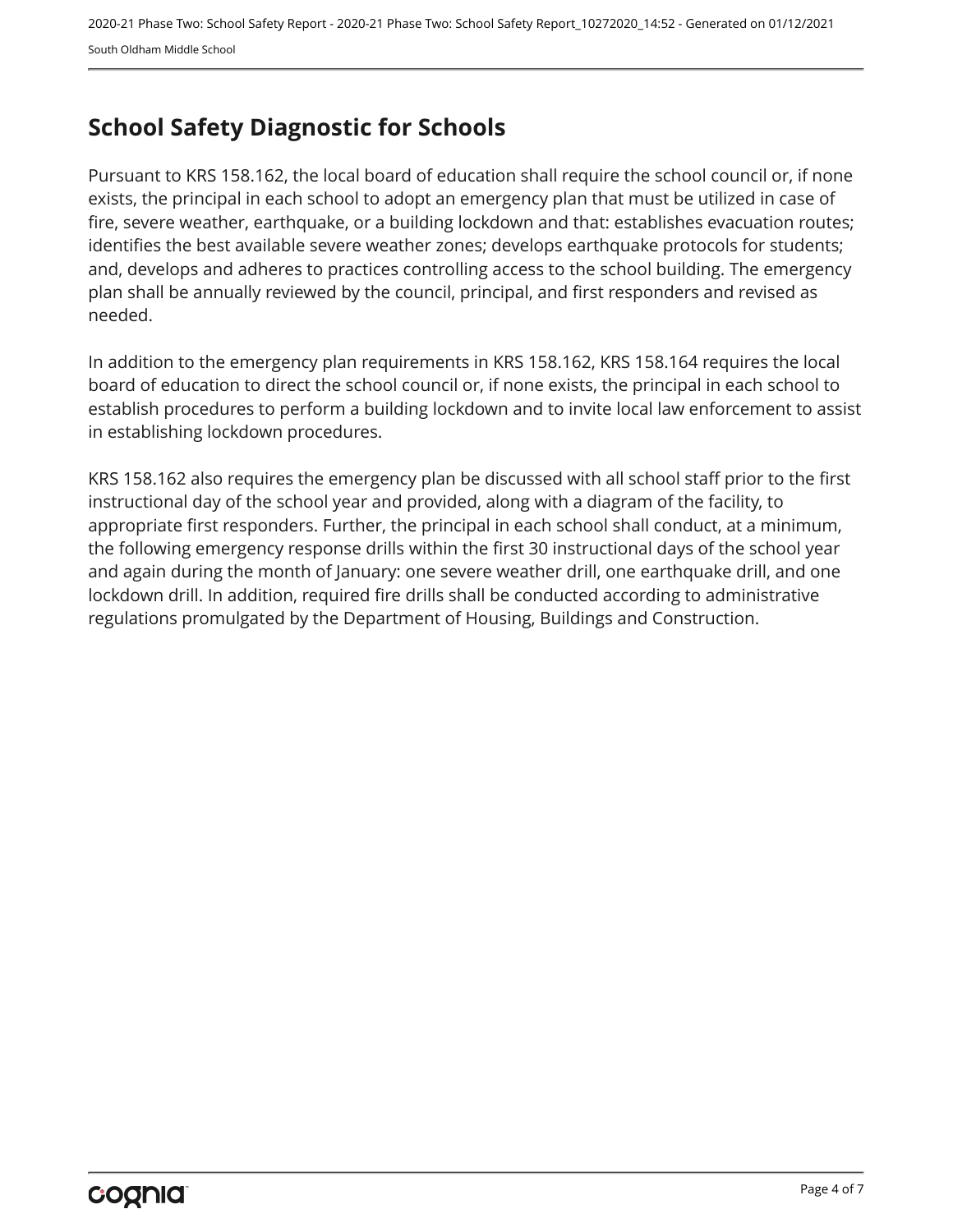#### <span id="page-4-0"></span>**Questions Related to the Adoption and Implementation of the Emergency Plan**

1. Has the school council or, where applicable, principal adopted an emergency plan in accordance with local board policy and in compliance with the specifications in KRS 158.162(3)?

*If the answer is "no", please explain in the comment box. Please note that Senate Bill 1 (2019) amended KRS 158.162(3)(d) to require, for example, classroom doors remain closed and locked during instructional time as well as classroom doors with windows be equipped with material to quickly cover the window during a building lockdown. Schools are encouraged to comply with these changes as soon as practicable but, if needed, have until July 1, 2022 to fully implement. Accordingly, failure to comply with KRS 158.162(3)(d), as amended, should not be reported herein until the 2022-2023 school year and beyond.*

Yes.

2. Has the school provided local first responders with a copy of the school's emergency plan along with a diagram of the school as required by KRS 158.162(2)(b)?

*If the answer is "no", please explain in the comment box.*

Yes

3. Has the school posted primary and secondary evacuation routes in each room by any doorway used for evacuation as required by KRS 158.162(3)(a)?

*If the answer is "no", please explain in the comment box.*

Yes

4. Has the school posted the location of severe weather safe zones in each room as required by KRS 158.162(3)(b)?

*If the answer is "no", please explain in the comment box.*

Yes

5. Was the school's emergency plan reviewed following the end of the prior school year by the school council, principal, and first responders and revised as needed as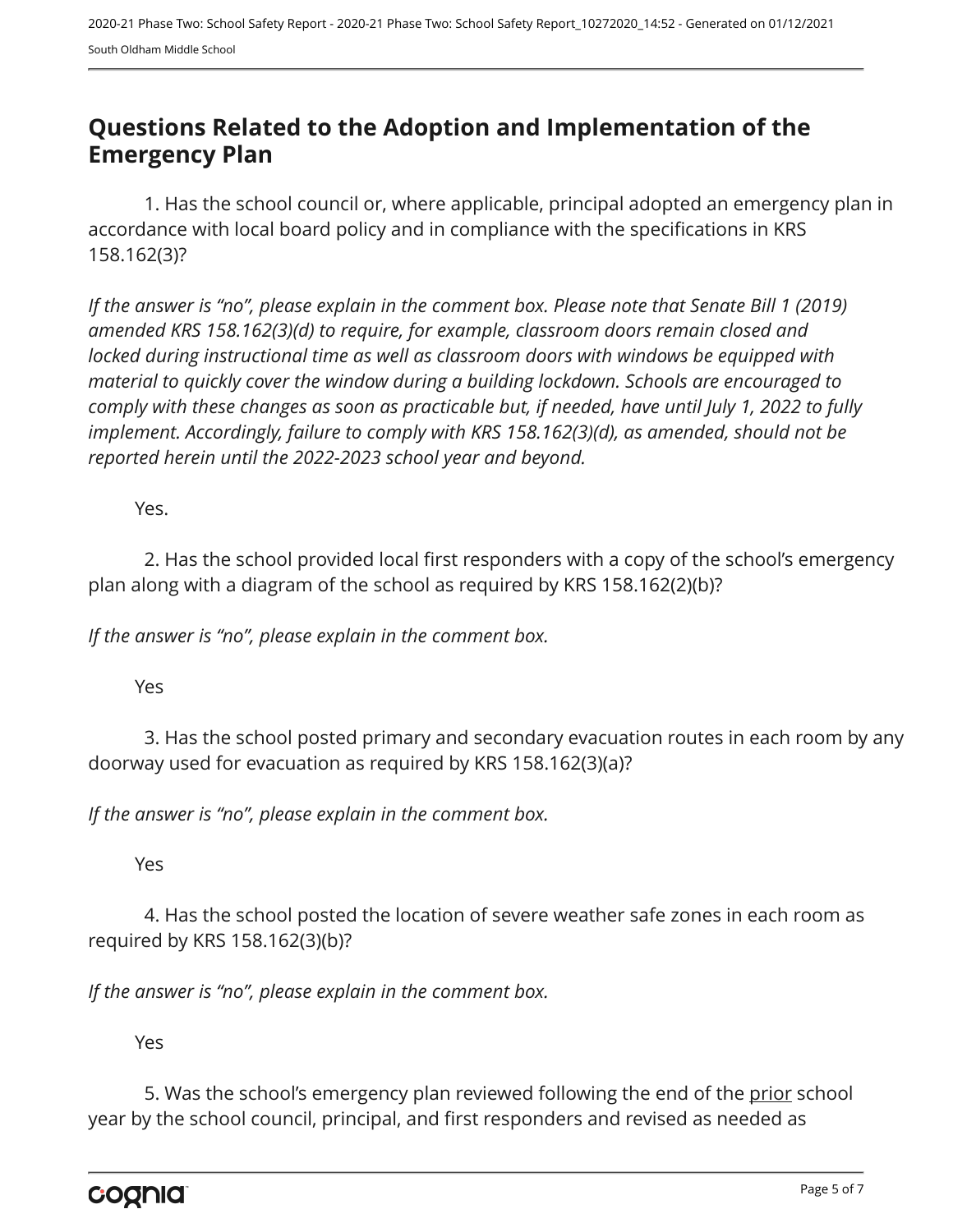required by KRS 158.162(2)(c)?

*Please provide the most recent date of review/revision of the school's emergency plan in the district in the comment box. If the answer is "no", please explain in the comment box.* 

Yes. 9/23/2020 was most recent review.

6. Did the principal discuss the emergency plan with **all** school staff prior to the first instructional day of the current school year and appropriately document the time and date of such discussion as required by KRS 158.162(2)(d)?

*Please provide the date the school completed this discussion in the comment box. If the answer is "no", please explain in the comment box.*

Yes. 8/20/20 was when plan was reviewed with staff.

7. During the first 30 instructional days of the current school year, did the principal conduct at least one severe weather drill, one earthquake drill, and one lockdown drill as required by KRS 158.162(5)?

*If the answer is "no", please explain in the comment box.*

yes.

8. During the month of January during the prior school year, did the principal conduct at least one severe weather drill, one earthquake drill, and one lockdown drill as required by KRS 158.162(5)?

*If the answer is "no", please explain in the comment box.*

yes.

9. Over the immediately preceding twelve months, did each school within the district conduct fire drills in accordance with administrative regulations promulgated by the Department of Housing, Buildings and Construction as required by KRS 158.162(5)?

*If all schools in the district did NOT meet the requirement, respond "no" and please explain further in the comment box.* 

Yes.